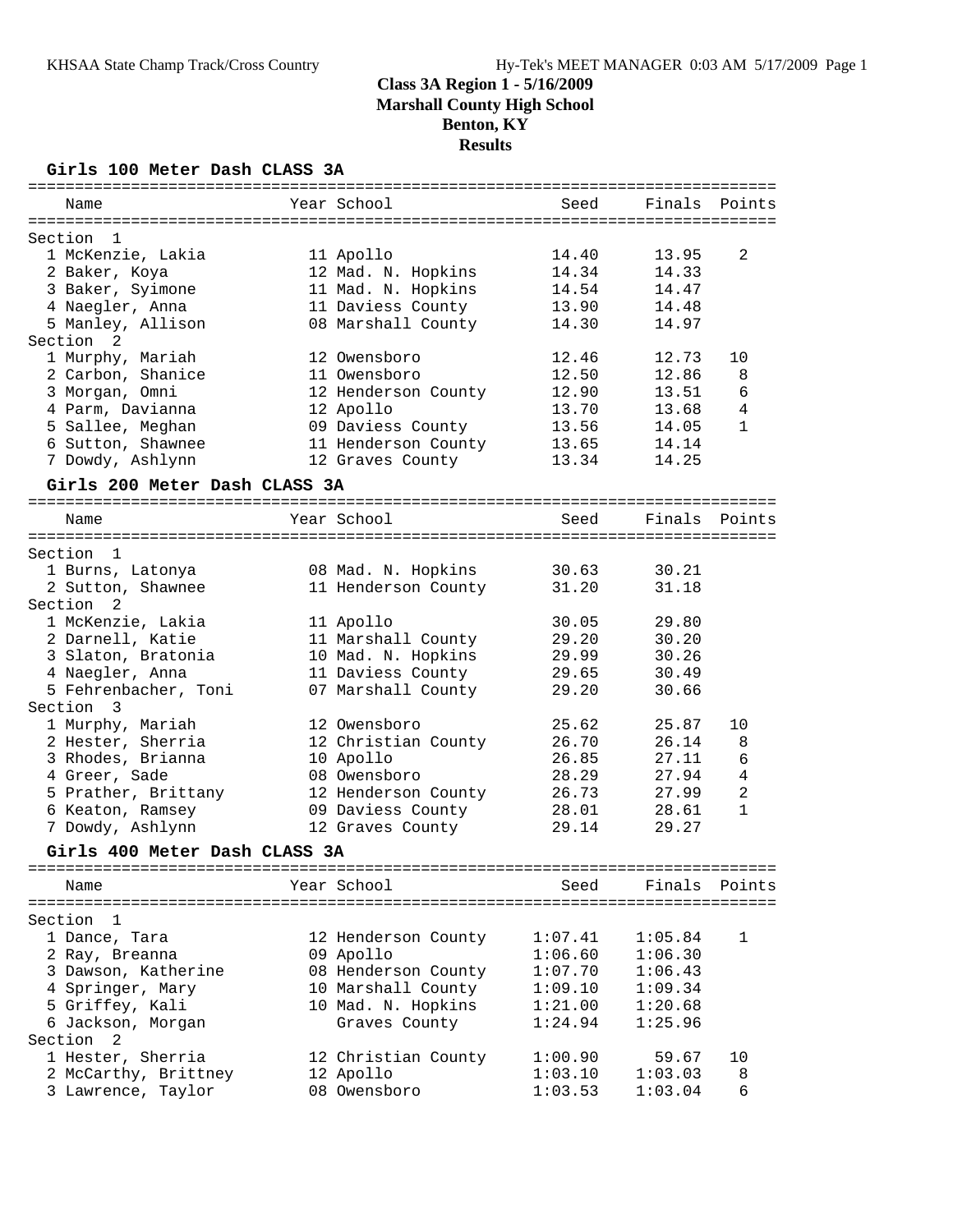| Girls 400 Meter Dash CLASS 3A           |  |                                         |                    |                    |                |  |  |  |
|-----------------------------------------|--|-----------------------------------------|--------------------|--------------------|----------------|--|--|--|
| 4 Sallee, Meghan                        |  | 09 Daviess County                       | 1:05.17            | 1:05.15            | 4              |  |  |  |
| 5 Hofmann, Kelsey                       |  | 12 Daviess County                       | 1:05.34            | 1:05.24            | 2              |  |  |  |
| 6 Bowman, Victoria                      |  | 07 Owensboro                            | 1:04.70            | 1:06.06            |                |  |  |  |
| 7 Fehrenbacher, Tory                    |  | 09 Marshall County                      | 1:04.25            | 1:06.10            |                |  |  |  |
| Girls 800 Meter Run CLASS 3A            |  |                                         |                    |                    |                |  |  |  |
|                                         |  |                                         |                    |                    |                |  |  |  |
| Name                                    |  | Year School                             | Seed               | Finals Points      |                |  |  |  |
|                                         |  |                                         |                    |                    |                |  |  |  |
| Section<br>1                            |  |                                         |                    |                    | 10             |  |  |  |
| 1 Hale, Madison<br>2 McKendree, Melanie |  | 12 Daviess County                       | 2:19.93<br>2:41.50 | 2:23.51            | 8              |  |  |  |
| 3 Roethemeier, Ashley                   |  | 09 Marshall County<br>09 Daviess County | 2:51.00            | 2:31.24<br>2:36.24 | 6              |  |  |  |
| 4 Wedding, Heidi                        |  | 11 Apollo                               | 2:39.17            | 2:38.31            | $\overline{4}$ |  |  |  |
| 5 Fehrenbacher, Tory                    |  | 09 Marshall County                      | 2:35.70            | 2:38.56            | $\overline{a}$ |  |  |  |
| 6 Cooper, Alex                          |  | 10 Apollo                               | 2:40.16            | 2:44.38            | $\mathbf{1}$   |  |  |  |
| 7 Cowherd, Dasia                        |  | 09 Owensboro                            | 2:51.27            | 2:45.84            |                |  |  |  |
| 8 Hughes, Hannah                        |  | 09 Owensboro                            | 2:45.56            | 2:50.82            |                |  |  |  |
| 9 Dawson, Katherine                     |  | 08 Henderson County                     | 2:57.61            | 2:54.61            |                |  |  |  |
| 10 Lavey, Josie                         |  | Graves County                           | 2:55.20            | 2:55.02            |                |  |  |  |
| 11 Manzanares, Katie                    |  | 08 Christian County                     | 2:49.30            | 2:57.28            |                |  |  |  |
| 12 Burden, Bonnie                       |  | 08 Mad. N. Hopkins                      | 2:59.02            | 3:02.78            |                |  |  |  |
| 13 Jackson, Morgan                      |  | Graves County                           | 3:17.10            | 3:24.61            |                |  |  |  |
|                                         |  |                                         |                    |                    |                |  |  |  |
| Girls 1600 Meter Run CLASS 3A           |  |                                         |                    |                    |                |  |  |  |
| Name                                    |  | Year School                             | Seed               | Finals             | Points         |  |  |  |
|                                         |  |                                         |                    |                    |                |  |  |  |
| 1 Hughes, Hannah                        |  | 09 Owensboro                            | 5:55.00            | 5:44.79            | 10             |  |  |  |
| 2 Hester, Kaylie                        |  | 08 Henderson County                     | 5:48.63            | 5:47.28            | 8              |  |  |  |
| 3 Stodghill, Katharine                  |  | 10 Apollo                               | 6:01.50            | 5:48.03            | 6              |  |  |  |
| 4 Holmes, Emily                         |  | 11 Christian County                     | 6:17.40            | 5:52.52            | $\overline{4}$ |  |  |  |
| 5 Owens, Raley                          |  | 10 Apollo                               | 6:13.07            | 6:01.63            | $\overline{a}$ |  |  |  |
| 6 Settle, Sydney                        |  | 10 Daviess County                       | 5:58.56            | 6:04.10            | $\mathbf{1}$   |  |  |  |
| 7 Adkins, Jamie                         |  | 09 Daviess County                       | 6:27.53            | 6:10.83            |                |  |  |  |
| 8 Stockton, Rachel                      |  | 08 Mad. N. Hopkins                      | 6:25.00            | 6:11.16            |                |  |  |  |
| 9 Lavey, Josie                          |  | Graves County                           | 6:43.00            | 6:19.15            |                |  |  |  |
| 10 Cannon, Sarah                        |  | 10 Owensboro                            | 6:28.75            | 6:24.13            |                |  |  |  |
| 11 Hatley, Jennifer                     |  | Graves County                           | 6:39.01            | 6:33.29            |                |  |  |  |
| 12 Creason, Cassie                      |  | 10 Marshall County                      | 6:42.00            | 6:39.48            |                |  |  |  |
| 13 Ndlovu, Sasha                        |  | 11 Mad. N. Hopkins                      | 7:12.40            | 7:00.66            |                |  |  |  |
| 14 Edwards, Devin                       |  | 11 Marshall County                      | 6:50.00            | 7:04.95            |                |  |  |  |
| Girls 3200 Meter Run CLASS 3A           |  |                                         |                    |                    |                |  |  |  |
|                                         |  |                                         |                    |                    |                |  |  |  |
| Name                                    |  | Year School                             | Seed               | Finals             | Points         |  |  |  |
| 1 Hale, Madison                         |  | 12 Daviess County                       | 11:34.33           | 11:36.47           | 10             |  |  |  |
| 2 Potts, Haley                          |  | 10 Owensboro                            | 13:02.77           | 12:39.27           | 8              |  |  |  |
| 3 Mills, Madison                        |  | 11 Daviess County                       | 12:45.41           | 12:46.37           | 6              |  |  |  |
| 4 Owens, Taylor                         |  | 10 Apollo                               | 13:01.20           | 12:59.32           | 4              |  |  |  |
| 5 Flener, Ashtin                        |  | 09 Apollo                               | 13:10.09           | 13:28.94           | 2              |  |  |  |
| 6 Parlow, Taylor                        |  | 09 Mad. N. Hopkins                      | 14:21.70           | 14:17.22           | 1              |  |  |  |
|                                         |  |                                         |                    |                    |                |  |  |  |
| 7 Owens, Hannah                         |  | 09 Marshall County                      | 15:10.00           | 14:21.41           |                |  |  |  |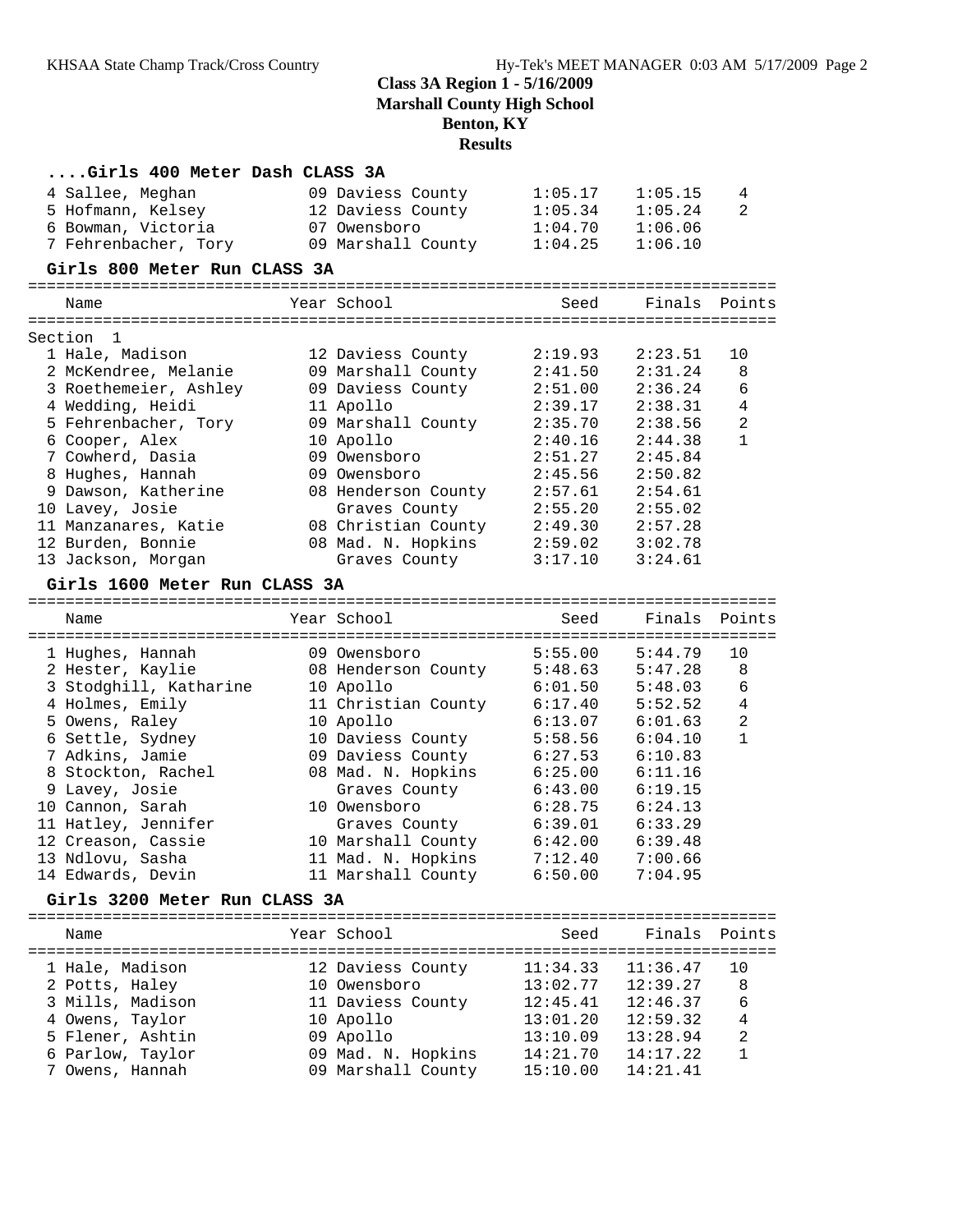| Girls 3200 Meter Run CLASS 3A            |                                        |                                     |                |                |
|------------------------------------------|----------------------------------------|-------------------------------------|----------------|----------------|
| 8 Hatley, Jennifer                       | Graves County                          | 15:00.00                            | 14:33.60       |                |
| 9 Ivy, Kirsten                           | 08 Marshall County                     |                                     | 15:00.73       |                |
| 10 Young, Mary                           | 10 Mad. N. Hopkins                     | 15:08.93                            | 17:15.30       |                |
| Girls 100 Meter Hurdles CLASS 3A         |                                        |                                     |                |                |
| Name                                     | Year School                            | Seed                                | Finals         | Points         |
|                                          |                                        |                                     |                |                |
| 1 Burns, Latonya                         | 08 Mad. N. Hopkins                     | 21.34                               | 19.78          |                |
| 2 Cowherd, Dasia                         | 09 Owensboro                           | 19.44                               | 20.09          |                |
| 3 Coursey, Katelin                       | 08 Henderson County                    | 19.60                               | 20.51          |                |
| Section<br>2                             |                                        |                                     |                |                |
| 1 Martin, Brittany                       | 10 Marshall County                     | 16.92                               | 16.83          | 10             |
| 2 Crafton, Jessica                       | 12 Henderson County                    | 17.04                               | 16.83          | 8              |
| 3 Roebuck, Brandi<br>4 Miller, Lauren    | 11 Owensboro                           | 17.30<br>16.92                      | 17.49<br>17.51 | 6<br>4         |
| 5 Bouchard, Emily                        | 09 Marshall County                     | 17.69                               | 18.01          | $\overline{2}$ |
| 6 Shelton, Shelby                        | 11 Daviess County<br>11 Daviess County | 17.61                               | 18.04          | $\mathbf{1}$   |
| 7 Washington, Jasmine                    | 07 Christian County                    | 19.38                               | 19.14          |                |
|                                          |                                        |                                     |                |                |
| Girls 300 Meter Hurdles CLASS 3A         |                                        |                                     |                |                |
| Name                                     | Year School                            | Seed                                | Finals         | Points         |
| Section<br>$\overline{\phantom{0}}$      |                                        |                                     |                |                |
| 1 Osborne, Mallory                       | 11 Daviess County                      | 53.08                               | 52.95          |                |
| 2 Kelley, Hayden                         | 12 Owensboro                           | 54.07                               | 53.02          |                |
| 3 Jackson, Kendra                        | 10 Christian County                    | 57.77                               | 57.44          |                |
| 4 Coursey, Katelin                       | 08 Henderson County                    |                                     | 58.15          |                |
| Section<br>$\overline{\phantom{0}}^2$    |                                        |                                     |                |                |
| 1 Crafton, Jessica                       | 12 Henderson County                    | 48.19                               | 47.34          | 10             |
| 2 Miller, Lauren                         | 09 Marshall County                     | 49.80                               | 49.60          | 8              |
| 3 Martin, Brittany                       | 10 Marshall County                     | 51.20                               | 49.74          | 6              |
| 4 Randolph, Danielle                     | 12 Owensboro                           | 51.54                               | 51.01          | $\overline{4}$ |
| 5 Bouchard, Emily                        | 11 Daviess County                      | 52.40                               | 51.08          | 2              |
| 6 Hampton, Taylor                        | 07 Mad. N. Hopkins                     | 51.95                               | 52.67          | 1              |
| 7 Washington, Jasmine                    | 07 Christian County                    | 52.70                               | 53.22          |                |
| Girls 4x100 Meter Relay CLASS 3A         |                                        |                                     |                |                |
| School                                   |                                        | Seed                                | Finals         | Points         |
|                                          |                                        |                                     |                |                |
| Section<br>1                             |                                        |                                     |                |                |
| 1 Owensboro                              |                                        | 50.28                               | 49.39          | 10             |
| 1) Carbon, Shanice 11                    | 2) Bowman, Victoria 07                 |                                     |                |                |
| 3) Murphy, Mariah 12                     | 4) Garvin, Cyan 11                     |                                     |                |                |
| 5) Greer, Sade 08                        |                                        | 6) Randolph, Danielle 12            |                |                |
| 7) Lawrence, Taylor 08                   | 8) Kelley, Hayden 12                   |                                     |                |                |
| 2 Apollo                                 |                                        | 52.76                               | 51.33          | 8              |
| 1) Parm, Davianna 12                     |                                        | 2) McCarthy, Brittney 12            |                |                |
| 3) McKenzie, Lakia 11                    | 4) Rhodes, Brianna 10                  |                                     |                |                |
| 5) Ray, Breanna 09<br>3 Christian County |                                        | 6) Whittemore, Brittany 11<br>51.75 | 51.83          | 6              |
| 1) Combs, Shardee 10                     | 2) Legette, Shanda 09                  |                                     |                |                |
|                                          |                                        |                                     |                |                |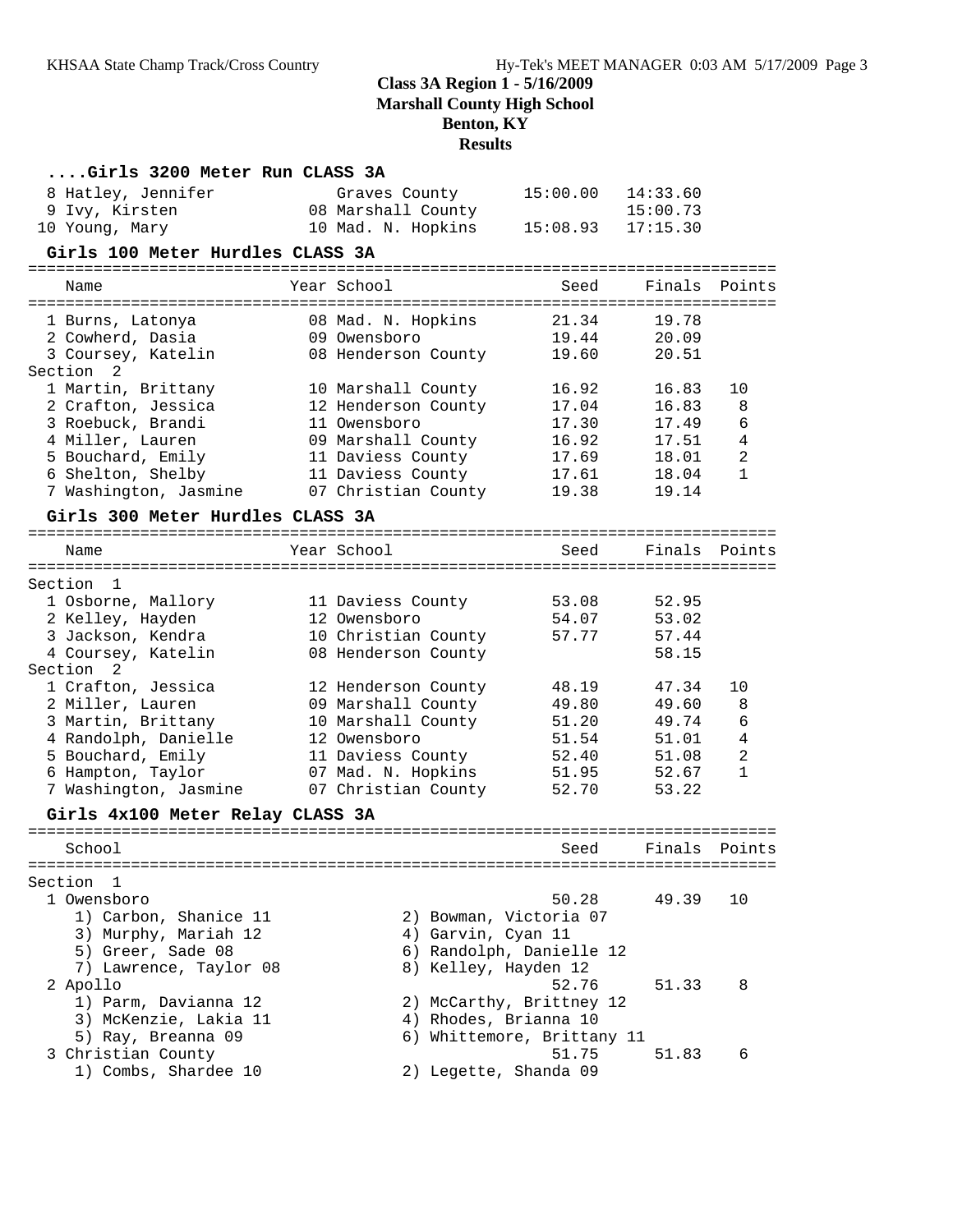# **....Girls 4x100 Meter Relay CLASS 3A**

| 3) Williams, Martisha 09<br>5) Hester, Sherria 12 | 4) Brown, Shea 08<br>6) Gold, Cynthea 08     |         |        |
|---------------------------------------------------|----------------------------------------------|---------|--------|
| 4 Marshall County                                 | 52.34                                        | 52.00   | 4      |
| 1) Martin, Brittany 10                            | 2) Ellis, Hannah 12                          |         |        |
| 3) Miller, Lauren 09                              | 4) Hood, Leslie 12                           |         |        |
| 5) Fehrenbacher, Tory 09                          | 6) Darnell, Katie 11                         |         |        |
| 7) Fehrenbacher, Toni 07                          | 8) Manley, Allison 08                        |         |        |
| 5 Madisonville North Hopkins                      | 55.74                                        | 53.37   | 2      |
| 1) Wallace, Tori 10                               | 2) Hampton, Taylor 07                        |         |        |
| 3) Baker, Syimone 11                              | 4) Baker, Koya 12                            |         |        |
| 5) Slaton, Bratonia 10                            | 6) Eaves, Malena 08                          |         |        |
| 6 Henderson County                                | 55.00                                        | 54.15   | 1      |
| 1) Morgan, Omni 12                                | 2) Dance, Tara 12                            |         |        |
| 3) Sutton, Shawnee 11                             | 4) Prather, Brittany 12                      |         |        |
| 5) Tramill, Kassi 11                              | 6) Coursey, Katelin 08                       |         |        |
| 7) Crafton, Jessica 12                            | 8) Hester, Tori 07                           |         |        |
| 7 Daviess County                                  | 55.88                                        | 56.74   |        |
| 1) Naegler, Anna 11                               | 2) Hobgood, Ann-Michael 12                   |         |        |
| 3) Young, Samantha 12                             | 4) Shelton, Shelby 11                        |         |        |
| 5) Clark, Tiffany 11                              | 6) Clark, Brittany 10                        |         |        |
| 7) Montague, Haley 12                             | 8) Spencer, Michelle 09                      |         |        |
|                                                   |                                              |         |        |
| Girls 4x200 Meter Relay CLASS 3A                  |                                              |         |        |
| School                                            | Seed                                         | Finals  | Points |
|                                                   |                                              |         |        |
| 1 Owensboro                                       | 1:46.20                                      | 1:45.13 | 10     |
| 1) Carbon, Shanice 11                             | 2) Lawrence, Taylor 08                       |         |        |
| 3) Murphy, Mariah 12                              | 4) Greer, Sade 08                            |         |        |
| 5) Garvin, Cyan 11                                | 6) Kelley, Hayden 12                         |         |        |
| 7) Bowman, Victoria 07                            | 8) Randolph, Danielle 12                     |         |        |
| 2 Christian County                                | 1:48.08                                      | 1:47.30 | 8      |
| 1) Combs, Shardee 10                              | 2) Hester, Sherria 12                        |         |        |
| 3) Williams, Martisha 09                          | 4) Legette, Shanda 09                        |         |        |
| 5) Brown, Shea 08                                 | 6) Gold, Cynthea 08                          |         |        |
| 3 Marshall County                                 | 1:50.30                                      | 1:48.99 | 6      |
| 1) Fehrenbacher, Tory 09                          | 2) Martin, Brittany 10                       |         |        |
| 3) Miller, Lauren 09                              | 4) Hood, Leslie 12                           |         |        |
| 5) Fehrenbacher, Toni 07                          | 6) Manley, Allison 08                        |         |        |
| 7) Ellis, Hannah 12                               | 8) Darnell, Katie 11                         |         |        |
|                                                   |                                              |         |        |
|                                                   |                                              |         | 4      |
| 4 Henderson County                                | 1:53.10                                      | 1:53.50 |        |
| 1) Morgan, Omni 12                                | 2) Crafton, Jessica 12                       |         |        |
| 3) Dance, Tara 12                                 | 4) Prather, Brittany 12                      |         |        |
| 5) Tramill, Kassi 11                              | 6) Coursey, Katelin 08                       |         |        |
| 7) Sutton, Shawnee 11                             | 8) Dawson, Katherine 08                      |         |        |
| 5 Daviess County                                  | 1:56.37                                      | 1:55.36 | 2      |
| 1) Keaton, Ramsey 09                              | 2) Hofmann, Kelsey 12                        |         |        |
| 3) Hobgood, Ann-Michael 12                        | 4) Young, Samantha 12                        |         |        |
| 5) Sallee, Meghan 09                              | 6) Clark, Brittany 10                        |         |        |
| 7) Montague, Haley 12                             | 8) Osborne, Mallory 11                       |         |        |
| 6 Madisonville North Hopkins                      | 1:58.40                                      | 1:55.99 | 1      |
| 1) Slaton, Bratonia 10                            | 2) Baker, Koya 12                            |         |        |
| 3) Baker, Syimone 11<br>5) Wallace, Tori 10       | 4) Hampton, Taylor 07<br>6) Eaves, Malena 08 |         |        |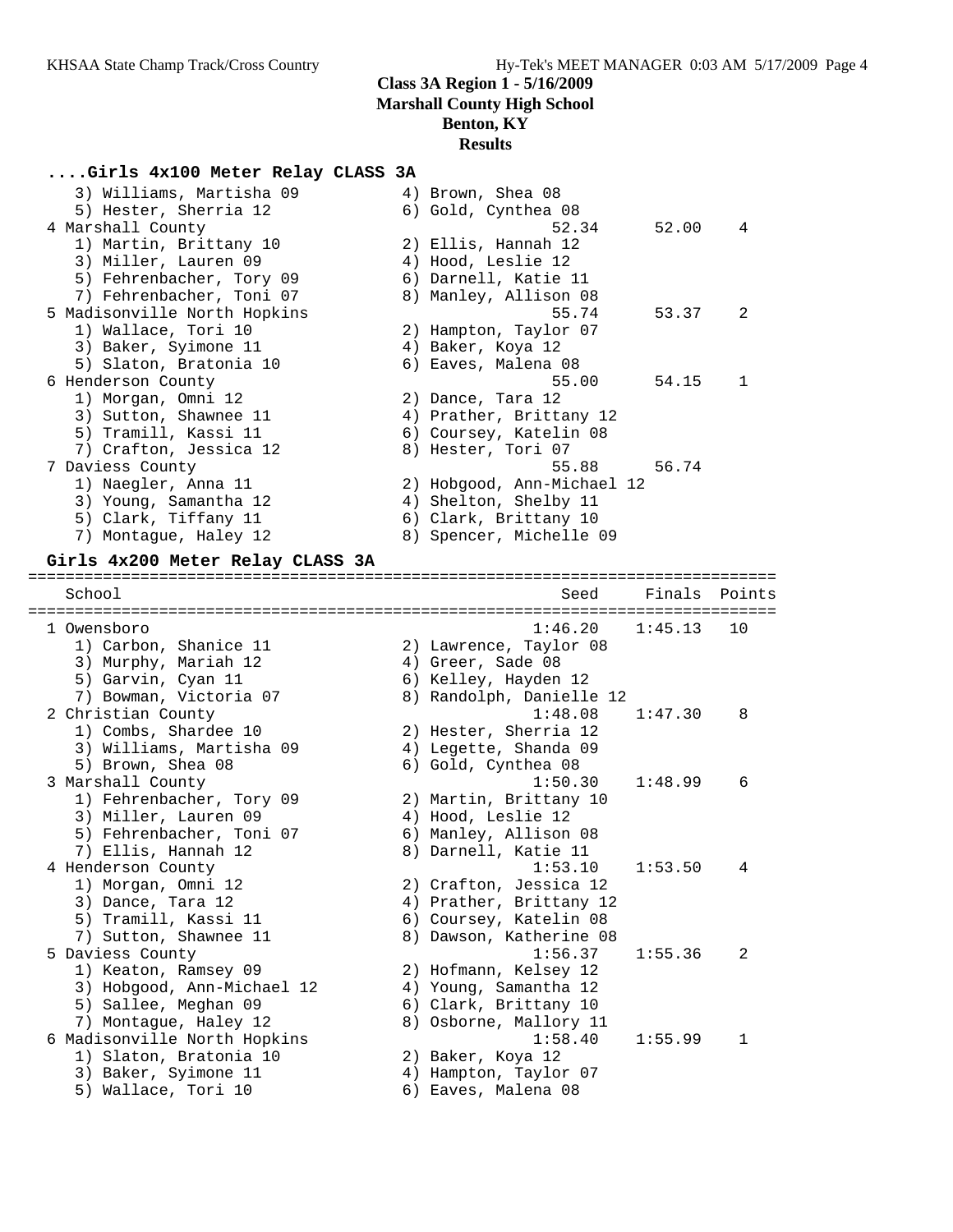#### **....Girls 4x200 Meter Relay CLASS 3A** 7 Apollo 1:54.70 1:59.61

| $\pm$ $\cdot$ $\rightarrow$ $\pm$ $\cdot$ $\rightarrow$ $\pm$ $\cdot$ $\rightarrow$ $\pm$ |
|-------------------------------------------------------------------------------------------|
| 2) Whittemore, Brittany 11                                                                |
| 4) Washington, Aquaris 09                                                                 |
| 6) Rhodes, Brianna 10                                                                     |
| 8) Wedding, Heidi 11                                                                      |
|                                                                                           |

#### **Girls 4x400 Meter Relay CLASS 3A**

================================================================================ School School Seed Finals Points ================================================================================ 1 Daviess County 4:26.85 4:22.17 10 1) Hofmann, Kelsey 12 2) Osborne, Mallory 11 3) Hale, Madison 12 (a) 4) Sallee, Meghan 09 5) Roethemeier, Ashley 09 6) Hale, Megan 12 7) Bouchard, Emily 11  $\qquad \qquad 8)$  Keaton, Ramsey 09 2 Henderson County 4:35.12 4:32.64 8 1) Dance, Tara 12 2) Hester, Kaylie 08 3) Crafton, Jessica 12 4) Dawson, Katherine 08 5) Hester, Tori 07 (6) Prather, Brittany 12 7) Morgan, Omni 12 8) Sutton, Shawnee 11 3 Apollo 4:44.00 4:42.58 6 1) Ray, Breanna 09 2) Whittemore, Brittany 11 3) Washington, Aquaris 09  $\hskip1cm 4$ ) Taylor, Anna 11 5) Taylor, Kelsi 10 6) Wedding, Heidi 11 7) McCarthy, Brittney 12 8) McKenzie, Lakia 11 4 Marshall County 4:38.16 4:44.00 4 1) Barrett, Jansen 09 2) Hood, Leslie 12 3) Springer, Mary 10 4) McKendree, Melanie 09 5) Spiceland, Krista 11 6) Manley, Allison 08 7) Miller, Lauren 09 8) Fehrenbacher, Tory 09 -- Owensboro 4:22.38 DQ 1) Bowman, Victoria 07 2) Randolph, Danielle 12 3) Carbon, Shanice 11 4) Lawrence, Taylor 08 5) Kelley, Hayden 12 (6) Greer, Sade 08 7) Garvin, Cyan 11 8) Murphy, Mariah 12 **Girls 4x800 Meter Relay CLASS 3A** ================================================================================ School Seed Finals Points ================================================================================

| 1 Daviess County           | $10:28.90$ $10:35.23$<br>1 O |
|----------------------------|------------------------------|
| 1) Roethemeier, Ashley 09  | 2) Hofmann, Kelsey 12        |
| 3) Osborne, Mallory 11     | 4) Hale, Madison 12          |
| 5) Hale, Megan 12          | 6) Mills, Madison 11         |
| 7) Adkins, Jamie 09        | 8) Lewis, Sarah 11           |
| 2 Apollo                   | $10:41.67$ $10:38.39$<br>8   |
| 1) Cooper, Alex 10         | 2) Taylor, Kelsi 10          |
| 3) Stodghill, Katharine 10 | 4) Owens, Raley 10           |
| 5) Ray, Breanna 09         | 6) McCarthy, Brittney 12     |
| 7) Owens, Taylor 10        | 8) Flener, Ashtin 09         |
| 3 Marshall County          | $10:56.80$ $10:54.67$<br>6   |
| 1) McKendree, Melanie 09   | 2) Sirls, Lauren 08          |
| 3) Barrett, Jansen 09      | 4) Spiceland, Krista 11      |
| 5) Fehrenbacher, Tory 09   | 6) Creason, Cassie 10        |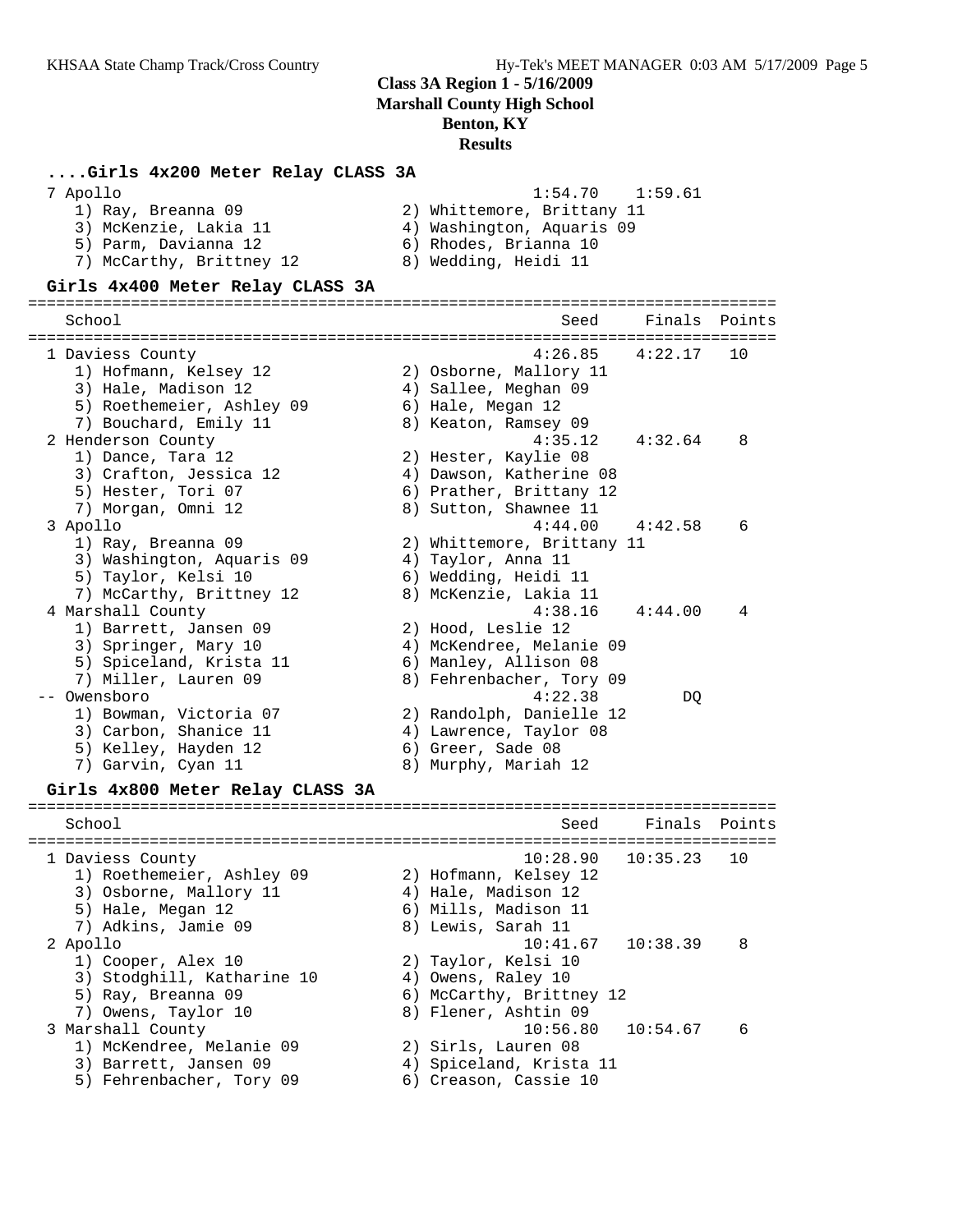#### **....Girls 4x800 Meter Relay CLASS 3A**

| 7) Owens, Hannah 09<br>4 Owensboro | 8) Springer, Mary 10<br>$11:18.10$ $11:43.60$<br>4 |
|------------------------------------|----------------------------------------------------|
| 1) Murphy, Monesha 10              | 2) Potts, Haley 10                                 |
| 3) Cannon, Sarah 10                | 4) Cowherd, Dasia 09                               |
| 5) Hughes, Hannah 09               | 6)                                                 |
| 5 Madisonville North Hopkins       | $12:03.40$ $12:13.11$                              |
| 1) Burden, Bonnie 08               | 2) Parlow, Taylor 09                               |
| 3) Stockton, Rachel 08             | 4) Ndlovu, Sasha 11                                |
| 5) Jungbloom, Christine 09         | 6) Young, Mary 10                                  |
| 7) Woodall, Elizabeth 07           | 8) Robards, Autumn 08                              |

#### **Boys 100 Meter Dash CLASS 3A**

| Name<br>===================================== | Year School<br>================================= |             | Seed Finals Points |                |
|-----------------------------------------------|--------------------------------------------------|-------------|--------------------|----------------|
| 1 Barker, Chase                               | 09 Daviess County                                | 12.80       | 13.05              |                |
| 2 Boehman, Travis 10 Daviess County           |                                                  | 12.84 13.21 |                    |                |
| Section <sub>2</sub>                          |                                                  |             |                    |                |
| 1 Davis, Martinez                             | 11 Mad. N. Hopkins                               | 12.12       | 12.22              | $\mathcal{L}$  |
| 2 Combs, Rashad                               | 10 Mad. N. Hopkins                               | 12.14       | 12.35              |                |
| 3 Farley, Evan                                | 12 Marshall County                               | 12.24       | 12.41              |                |
| 4 Breeden, Justin                             | 11 Marshall County                               | 12.30 12.59 |                    |                |
| 5 Tarrance, Jacob                             | 12 Apollo                                        | 12.14       | 12.81              |                |
| Section 3                                     |                                                  |             |                    |                |
| 1 Theus, Almondo                              | 12 Henderson County                              | 11.04       | 11.12              | 10             |
| 2 Johnson, Dradell                            | 11 Owensboro                                     | 10.91       | 11.36              | 8              |
| 3 Main, Zach                                  | 08 Owensboro                                     | 11.26 11.48 |                    | $\sqrt{6}$     |
| 4 Lewis, Javaris                              | 11 Henderson County                              | 11.71 11.91 |                    | $\sqrt{4}$     |
| 5 Lusk, Mark                                  | 12 Apollo                                        | 11.64       | 12.32              | $\mathbf{1}$   |
| 6 Spalding, Robert                            | 11 Graves County                                 | 11.94       | 12.52              |                |
| 7 Manning, Rontez                             | 11 Christian County                              | 11.90       | 12.57              |                |
| Boys 200 Meter Dash CLASS 3A                  |                                                  |             |                    |                |
|                                               |                                                  |             |                    |                |
| Name                                          | Year School                                      | Seed        | Finals Points      |                |
| Section 1                                     |                                                  |             |                    |                |
| 1 O'Bryan, Nick                               | 09 Daviess County                                | 24.50       | 24.56              | $\mathbf{1}$   |
| 2 Carter, C J                                 | 12 Marshall County 25.10 24.70                   |             |                    |                |
| 3 Lewis, Javaris                              | 11 Henderson County                              | 25.27 25.39 |                    |                |
| 4 Hines, De' ante                             | 09 Mad. N. Hopkins                               | 24.84       | 26.07              |                |
| 5 Green, Orlando                              | 11 Mad. N. Hopkins                               | 25.94       | 26.92              |                |
| Section <sub>2</sub>                          |                                                  |             |                    |                |
| 1 Johnson, Dradell                            | 11 Owensboro                                     | 22.79       | 22.95              | 10             |
| 2 Theus, Almondo                              | 12 Henderson County 23.00 23.03 8                |             |                    |                |
| 3 Jones, Jermaine                             | 12 Christian County 23.58                        |             | 23.82              | $\sqrt{6}$     |
| 4 Millay, Dylan                               | 12 Daviess County                                | 23.30       | 24.04              | $\overline{4}$ |
|                                               |                                                  |             |                    |                |

 5 Main, Zach 08 Owensboro 23.83 24.37 2 6 Holinde, Cale 11 Apollo 23.74 24.60 7 Liu, Yonghua 11 Marshall County 24.35 24.93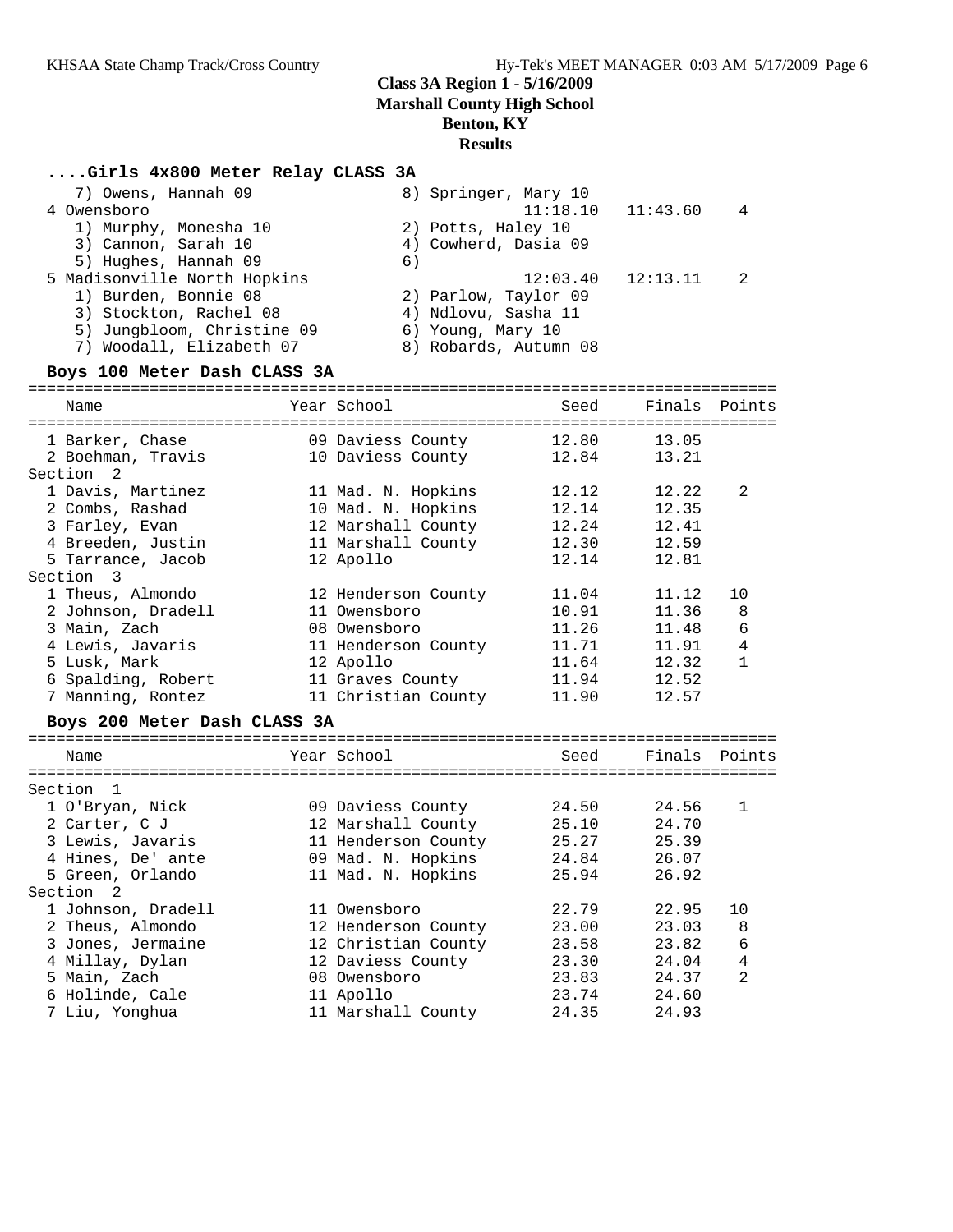#### **Boys 400 Meter Dash CLASS 3A**

|         |                              |                     | ;==================================== | Finals  | Points         |
|---------|------------------------------|---------------------|---------------------------------------|---------|----------------|
| Section | $\overline{1}$               |                     |                                       |         |                |
|         | 1 Morris, Wes                | 09 Daviess County   | 56.50                                 | 55.95   | 1              |
|         | 2 Bratcher, Skyler           | 11 Daviess County   | 57.00                                 | 57.36   |                |
|         | 3 Vogt, Ryan                 | 11 Graves County    | 56.84                                 | 57.78   |                |
|         | 4 Kunnecke, Will             | 11 Marshall County  | 57.02                                 | 58.48   |                |
|         | 5 Payne, Jonathan            | 12 Apollo           | 1:01.34                               | 1:00.52 |                |
|         | 6 Vaughn, Jonathan           | 10 Graves County    | 1:00.14                               | 1:01.07 |                |
|         | Section <sub>2</sub>         |                     |                                       |         |                |
|         | 1 Tramill, Madison           | 12 Henderson County | 50.25                                 | 50.65   | 10             |
|         | 2 Donahue, Jesse             | 12 Mad. N. Hopkins  | 51.64                                 | 51.41   | 8              |
|         | 3 Holinde, Cale              | 11 Apollo           | 52.68                                 | 52.67   | 6              |
|         | 4 Bowling, Ryan              | 10 Owensboro        | 52.76                                 | 53.27   | $\overline{4}$ |
|         | 5 Prince, Kal                | 10 Owensboro        | 56.18                                 | 55.65   | $\overline{2}$ |
|         | 6 Jessup, Ivan               | 12 Mad. N. Hopkins  | 55.04                                 | 59.11   |                |
|         | 7 Sheridan, Bryant           | 12 Marshall County  | 53.90                                 | 59.21   |                |
|         |                              |                     |                                       |         |                |
|         | Boys 800 Meter Run CLASS 3A  |                     |                                       |         |                |
|         | Name                         | Year School         | Seed                                  | Finals  | Points         |
|         |                              |                     |                                       |         |                |
| Section | -1                           |                     |                                       |         |                |
|         | 1 House, Justin              | 10 Apollo           | 1:54.91                               | 1:58.55 | 10             |
|         | 2 Taylor, Landon             | 12 Daviess County   | 2:04.30                               | 2:04.27 | 8              |
|         | 3 Russelburg, Wes            | 12 Daviess County   | 2:06.80                               | 2:05.24 | 6              |
|         | 4 Roberts, Phillip           | 12 Owensboro        | 2:06.00                               | 2:07.68 | $\overline{4}$ |
|         | 5 Marriott, Greg             | 11 Marshall County  | 2:10.70                               | 2:08.18 | $\overline{2}$ |
|         | 6 Fraim, Jessie              | 11 Owensboro        | 2:07.00                               | 2:08.89 | $\mathbf{1}$   |
|         | 7 Schuknecht, Austen         | 10 Mad. N. Hopkins  | 2:11.89                               | 2:09.05 |                |
|         | 8 Frederick, Brad            | 10 Mad. N. Hopkins  | 2:15.90                               | 2:17.10 |                |
|         | 9 Roman, Roman               | 12 Christian County | 2:18.50                               | 2:20.84 |                |
|         | 10 Atherton, Ethan           | 10 Apollo           | 2:19.08                               | 2:21.37 |                |
|         | 11 Rudd, Luke                | 11 Marshall County  | 2:23.10                               | 2:25.15 |                |
|         | 12 Gentry, Patrick           | 12 Henderson County | 2:21.83                               | 2:28.29 |                |
|         | 13 Vaughn, Jonathan          | 10 Graves County    | 2:31.20                               | 2:29.51 |                |
|         | Boys 1600 Meter Run CLASS 3A |                     |                                       |         |                |
|         | Name                         | Year School         | Seed                                  | Finals  | Points         |
|         |                              |                     |                                       |         |                |
|         | 1 House, Justin              | 10 Apollo           | 4:24.45                               | 4:30.68 | 10             |
|         | 2 Ehrenheim, Evan            | 10 Daviess County   | 4:33.08                               | 4:34.74 | 8              |
|         | 3 Taylor, Landon             | 12 Daviess County   | 4:31.27                               | 4:38.24 | 6              |
|         | 4 Bridges, Evan              | 11 Apollo           | 4:44.72                               | 4:40.73 | 4              |
|         | 5 Hurd, Sean                 | 10 Christian County | 4:42.90                               | 4:41.58 | $\sqrt{2}$     |
|         | 6 Garrard, Zac               | 08 Owensboro        | 4:48.00                               | 4:59.78 | $\mathbf 1$    |
|         | 7 Adams, Micah               | 12 Mad. N. Hopkins  | 5:02.48                               | 5:00.47 |                |
|         | 8 Locklear, Rudy             | 11 Owensboro        | 5:09.00                               | 5:04.74 |                |
|         | 9 Gentry, Patrick            | 12 Henderson County | 5:20.60                               | 5:23.00 |                |
|         | 10 Rodgers, Cody             | 12 Graves County    | 5:16.60                               | 5:24.93 |                |
|         | 11 Hilker, John              | 09 Mad. N. Hopkins  | 5:26.14                               | 5:24.95 |                |
|         | 12 Lampkin, Troy             | 09 Marshall County  | 5:26.00                               | 5:24.99 |                |
|         | 13 Devore, Jake              | 09 Marshall County  | 5:27.00                               | 5:25.03 |                |

================================================================================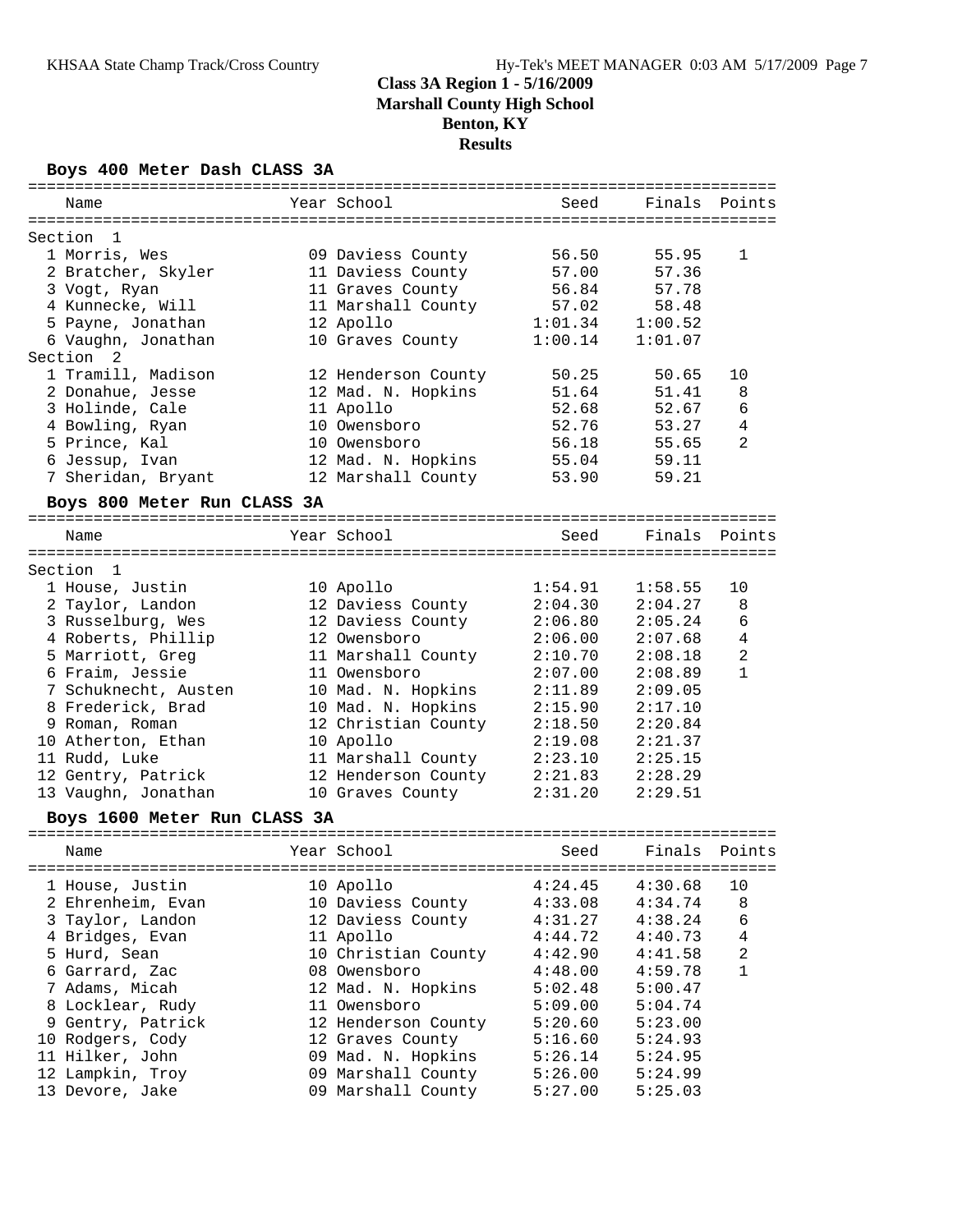### **Boys 3200 Meter Run CLASS 3A**

| Name                            | Year School           | Seed                   | Finals   | Points |
|---------------------------------|-----------------------|------------------------|----------|--------|
|                                 |                       |                        |          |        |
| 1 Ehrenheim, Evan               | 10 Daviess County     | 9:48.43                | 9:47.83  | 10     |
| 2 Bridges, Evan                 | 11 Apollo             | 10:12.78               | 10:07.23 | 8      |
| 3 Simmons, Andrew               | 11 Daviess County     | 10:09.50               | 10:07.84 | 6      |
| 4 Hurd, Sean                    | 10 Christian County   | 10:17.56               | 10:15.44 | 4      |
| 5 Kuegel, Clay                  | 11 Apollo             | 10:47.94               | 10:53.57 | 2      |
| 6 Brown, Brendan                | 09 Owensboro          | 11:58.00               | 11:03.73 | 1      |
| 7 Adams, Micah                  | 12 Mad. N. Hopkins    | 11:11.00               | 11:14.67 |        |
| 8 McKendree, Matt               | 11 Marshall County    | 11:46.50               | 11:24.46 |        |
| 9 Gentry, Patrick               | 12 Henderson County   | 11:38.00               | 11:29.66 |        |
| 10 Hilker, John                 | 09 Mad. N. Hopkins    | 11:36.62               | 11:35.54 |        |
|                                 |                       |                        |          |        |
| 11 Knight, Mitch                | 11 Marshall County    | 13:06.30               | 13:08.24 |        |
| Boys 110 Meter Hurdles CLASS 3A |                       |                        |          |        |
| Name                            | Year School           | Seed                   | Finals   | Points |
|                                 |                       |                        |          |        |
| 1 Adams, Maarten                | 11 Mad. N. Hopkins    | 20.34                  | 18.30    | 1      |
| 2 Simmons, Graham               | 10 Daviess County     | 20.51                  | 20.78    |        |
| Section <sub>2</sub>            |                       |                        |          |        |
| 1 Whittier, Doug                | 12 Christian County   | 15.19                  | 16.13    | 10     |
| 2 Devore, Sam                   | 11 Marshall County    | 15.80                  | 17.03    | 8      |
| 3 Wilson, Jordan                | 11 Mad. N. Hopkins    | 17.24                  | 17.42    | 6      |
| 4 Stelter, Mitchel              | 10 Marshall County    | 16.70                  | 17.51    | 4      |
|                                 | 09 Daviess County     |                        | 18.00    | 2      |
| 5 Dickens, Devon                |                       | 17.40                  |          |        |
| 6 Blanton, Dakota               | 10 Owensboro          | 18.78                  | 18.66    |        |
| 7 Jones, Jordan                 | 11 Christian County   | 18.60                  | 18.69    |        |
| Boys 300 Meter Hurdles CLASS 3A |                       |                        |          |        |
| Name                            | Year School           | Seed                   | Finals   | Points |
|                                 |                       |                        |          |        |
| Section 1                       |                       |                        |          |        |
| 1 Wilson, Jordan                | 11 Mad. N. Hopkins    | 48.14                  | 45.31    | 1      |
| 2 Howard, Stetson               | 12 Owensboro          | 50.13                  | 47.86    |        |
| Section<br>2                    |                       |                        |          |        |
| 1 Whittier, Doug                | 12 Christian County   | 40.80                  | 40.68    | 10     |
| 2 Devore, Sam                   | 11 Marshall County    | 41.40                  | 41.06    | 8      |
| 3 Blanton, Dakota               | 10 Owensboro          | 44.74                  | 43.56    | 6      |
| 4 Adams, Maarten                | 11 Mad. N. Hopkins    | 47.84                  | 44.08    | 4      |
| 5 Stelter, Mitchel              | 10 Marshall County    | 45.08                  | 45.03    | 2      |
| 6 Dickens, Devon                |                       | 46.68                  | 46.32    |        |
|                                 | 09 Daviess County     |                        |          |        |
| 7 Simmons, Graham               | 10 Daviess County     | 47.66                  | 47.37    |        |
| Boys 4x100 Meter Relay CLASS 3A |                       |                        |          |        |
| School                          |                       | Seed                   | Finals   | Points |
|                                 |                       |                        |          |        |
| Section<br>- 1                  |                       |                        |          |        |
| 1 Owensboro                     |                       | 44.53                  | 43.79    | 10     |
| 1) Bowling, Ryan 10             | 2) Douglas, Aquado 11 |                        |          |        |
| 3) Curry, LaBradford 12         |                       | 4) Johnson, Dradell 11 |          |        |
| 5) Main, Zach 08                |                       | 6) Winstead, Marcus 11 |          |        |
|                                 |                       |                        |          |        |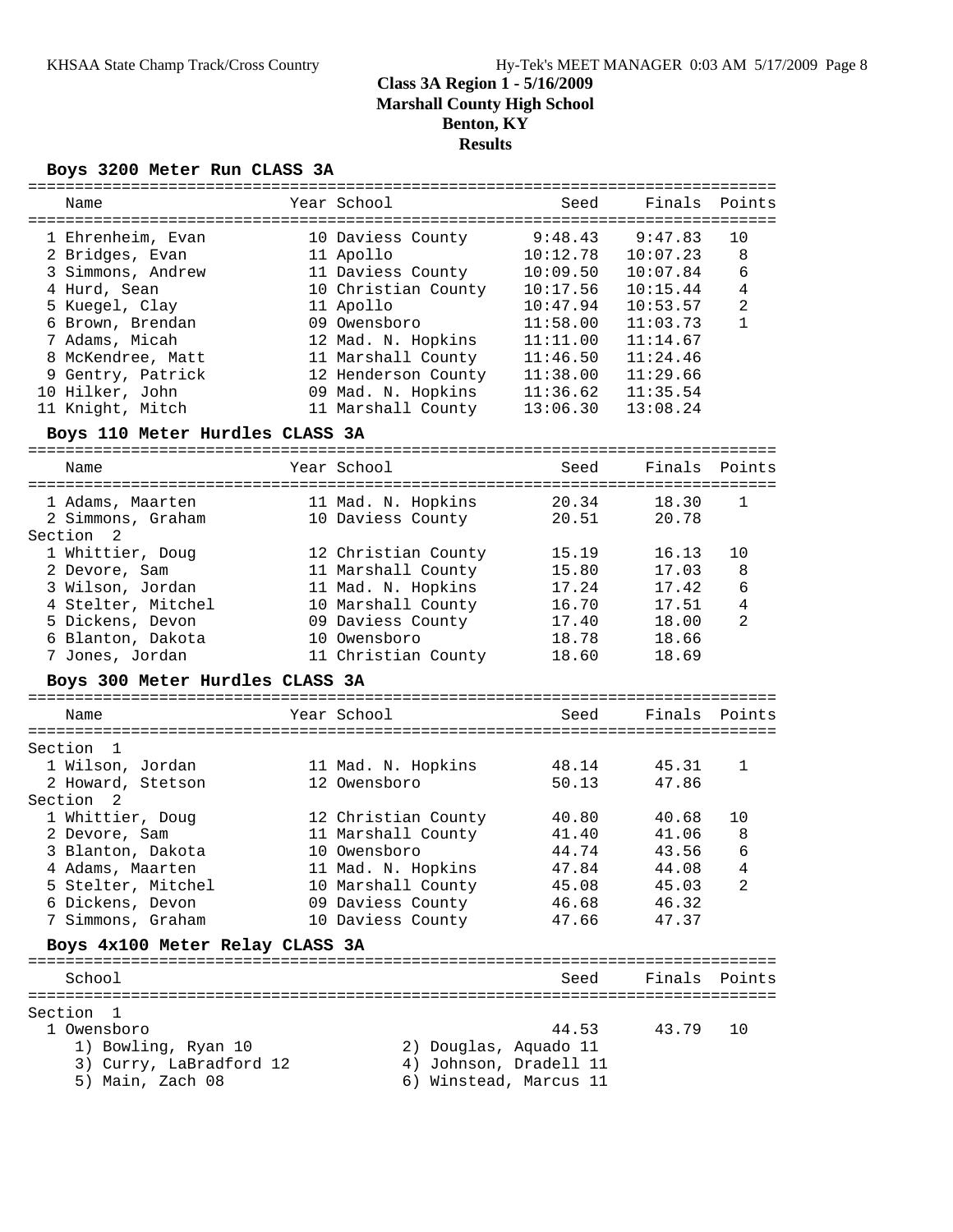# **....Boys 4x100 Meter Relay CLASS 3A**

| 2 Christian County                            | 44.60                                       | 44.43   | 8      |
|-----------------------------------------------|---------------------------------------------|---------|--------|
| 1) Banks, Vashun 11                           | 2) Jones, Jermaine 12                       |         |        |
| 3) Gipson, Elijah 12                          | 4) Hollowell, Antonio 10                    |         |        |
| 5) Manning, Rontez 11                         | 6) McDuffen, Malcolm 11                     |         |        |
| 3 Madisonville North Hopkins                  | 45.91                                       | 45.17   | 6      |
| 1) Wade, JC 11                                | 2) Green, Orlando 11                        |         |        |
| 3) Davis, Martinez 11                         | 4) Combs, Rashad 10                         |         |        |
| 5) Ray, Terrence 09                           | 6) Gregory, Leslie 12                       |         |        |
| 7) Johnson, Denzel 10                         | 8) Hines, De' ante 09                       |         |        |
| 4 Henderson County                            | 45.83                                       | 45.31   | 4      |
| 1) Lewis, Javaris 11                          | 2) Cole, Chris 12                           |         |        |
| 3) Hairlson, Kevontae 12                      | 4) Theus, Almondo 12                        |         |        |
| 5) Keye, Martez 11                            | 6) Tramill, Madison 12                      |         |        |
| 5 Marshall County                             | 46.15                                       | 46.07   | 2      |
| 1) Breeden, Justin 11                         | 2) Farley, Evan 12                          |         |        |
| 3) Liu, Yonghua 11                            | 4) Pace, Matt 12                            |         |        |
| 5) Sheridan, Bryant 12                        | 6) Stelter, Mitchel 10                      |         |        |
| 7) Carter, C J 12                             | 8) Madding, Josh 12                         |         |        |
| 6 Daviess County                              | 46.81                                       | 48.07   | 1      |
| 1) O'Bryan, Nick 09                           | 2) Cox, Zach 09                             |         |        |
| 3) Reynolds, Logan 09                         | 4) Reynolds, Mason 09                       |         |        |
| 5) Boehman, Travis 10                         | 6) Bratcher, Skyler 11                      |         |        |
| 7) Barker, Chase 09                           | 8) Stevenson, Will 10                       |         |        |
| Boys 4x200 Meter Relay CLASS 3A               |                                             |         |        |
|                                               |                                             |         |        |
| School                                        | Seed                                        | Finals  | Points |
| 1 Owensboro                                   | 1:33.62                                     | 1:32.27 | 10     |
| 1) Bowling, Ryan 10                           | 2) Main, Zach 08                            |         |        |
|                                               |                                             |         |        |
|                                               |                                             |         |        |
| 3) Curry, LaBradford 12                       | 4) Johnson, Dradell 11                      |         |        |
| 5) Winstead, Marcus 11                        | 6) Howard, Stetson 12                       |         | 8      |
| 2 Christian County                            | 1:33.01                                     | 1:32.99 |        |
| 1) Banks, Vashun 11                           | 2) Whittier, Doug 12                        |         |        |
| 3) Jones, Jermaine 12                         | 4) Gipson, Elijah 12                        |         |        |
| 5) Hollowell, Antonio 10                      | 6) McDuffen, Malcolm 11                     | 1:33.24 | 6      |
| 3 Henderson County                            | 1:34.00                                     |         |        |
| 1) Lewis, Javaris 11                          | 2) Theus, Almondo 12                        |         |        |
| 3) Hairlson, Kevontae 12                      | 4) Tramill, Madison 12                      |         |        |
| 5) Keye, Martez 11                            | 6) Cole, Chris 12                           |         |        |
| 7) Townsend, Brandon 10                       | 8) Floyd, Kye 12                            |         |        |
| 4 Marshall County                             | 1:35.20                                     | 1:36.07 | 4      |
| 1) Devore, Sam 11                             | 2) Liu, Yonghua 11                          |         |        |
| 3) Carter, C J 12                             | 4) Pace, Matt 12                            |         |        |
| 5) Stelter, Mitchel 10                        | 6) Sheridan, Bryant 12                      |         |        |
| 7) Breeden, Justin 11                         | 8) Farley, Evan 12                          | 1:38.30 | 2      |
| 5 Daviess County                              | 1:38.77                                     |         |        |
| 1) O'Bryan, Nick 09                           | 2) Boehman, Travis 10<br>4) Young, Wyatt 11 |         |        |
| 3) Cox, Zach 09                               |                                             |         |        |
| 5) Millay, Dylan 12<br>7) Bratcher, Skyler 11 | 6) Stevenson, Will 10                       |         |        |
| 6 Madisonville North Hopkins                  | 8) Reynolds, Logan 09<br>1:37.49            | 1:38.33 | 1      |
|                                               | 2) Green, Orlando 11                        |         |        |
| 1) Wade, JC 11<br>3) Hines, De' ante 09       | 4) Davis, Martinez 11                       |         |        |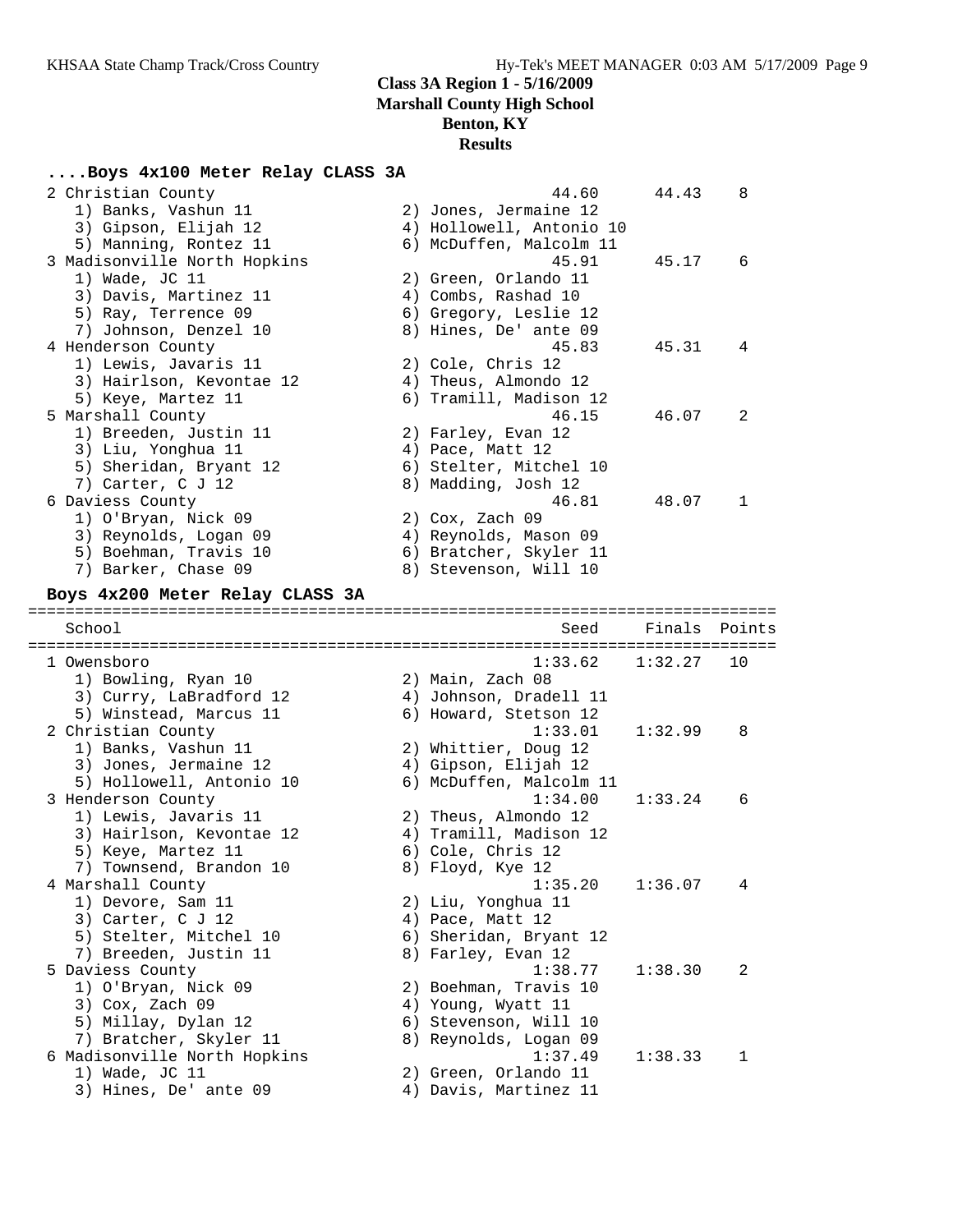| Boys 4x200 Meter Relay CLASS 3A           |    |                                             |         |        |
|-------------------------------------------|----|---------------------------------------------|---------|--------|
| 5) Combs, Rashad 10<br>7) Jessup, Ivan 12 |    | 6) Donahue, Jesse 12<br>8) Ray, Terrence 09 |         |        |
| Boys 4x400 Meter Relay CLASS 3A           |    |                                             |         |        |
| School                                    |    | Seed                                        | Finals  | Points |
|                                           |    |                                             |         |        |
| 1 Madisonville North Hopkins              |    | 3:32.53                                     | 3:35.24 | 10     |
| 1) Adams, Maarten 11                      |    | 2) Donahue, Jesse 12                        |         |        |
| 3) Schuknecht, Austen 10                  |    | 4) Wilson, Jordan 11                        |         |        |
| 5) Jessup, Ivan 12                        |    | 6) Adams, Micah 12                          |         |        |
| 7) Hood, Jonathon 12                      |    | 8) Powell, Josiah 09                        |         |        |
| 2 Daviess County                          |    | 3:37.62                                     | 3:35.41 | 8      |
| 1) Young, Wyatt 11                        |    | 2) Taylor, Landon 12                        |         |        |
| 3) Russelburg, Wes 12                     |    | 4) O'Bryan, Nick 09                         |         |        |
| 5) Millay, Dylan 12                       |    | 6) Morris, Wes 09                           |         |        |
| 7) Reynolds, Logan 09                     |    | 8) Bratcher, Skyler 11                      |         |        |
| 3 Marshall County                         |    | 3:38.82                                     | 3:37.06 | 6      |
| 1) Pace, Matt 12                          |    | 2) Sheridan, Bryant 12                      |         |        |
| 3) Stelter, Mitchel 10                    |    | 4) Devore, Sam 11                           |         |        |
| 5) Liu, Yonghua 11                        |    | 6) Carter, C J 12                           |         |        |
| 7) Rudd, Luke 11                          |    | 8) Kunnecke, Will 11                        |         |        |
| 4 Christian County                        |    | 3:50.34                                     | 3:44.82 | 4      |
| 1) McDuffen, Malcolm 11                   |    | 2) Gipson, Elijah 12                        |         |        |
| 3) Hollowell, Antonio 10                  |    | 4) Murden, DeQuan 12                        |         |        |
| 5) Washington, Julian 09                  |    | 6) Bennett, Dee 10                          |         |        |
| 5 Owensboro                               |    | 3:45.51                                     | 3:47.79 | 2      |
| 1) Bowling, Ryan 10                       |    | 2) Prince, Kal 10                           |         |        |
| 3) Roberts, Phillip 12                    |    | 4) Kelley, Griffin 09                       |         |        |
| 5) Samdahl, Chris 12                      |    | 6) Winstead, Marcus 11                      |         |        |
| 6 Henderson County                        |    | 3:56.17                                     | 3:56.81 | 1      |
| 1) Pitt, Evan 12                          |    | 2) Tramill, Madison 12                      |         |        |
| 3) Comer, Codie 10                        |    | 4) Keye, Martez 11                          |         |        |
| -- Apollo                                 |    | 3:40.04                                     | DQ      |        |
| 1) Holinde, Cale 11                       |    | 2) House, Justin 10                         |         |        |
| 3) Lusk, Mark 12                          |    | 4) Burroughs, Courtland 12                  |         |        |
| 5) Bridges, Evan 11                       |    | 6) Tarrance, Jacob 12                       |         |        |
| 7) Speer, Daniel 12                       |    | 8) Schroader, John 11                       |         |        |
| Boys 4x800 Meter Relay CLASS 3A           |    |                                             |         |        |
|                                           |    |                                             |         |        |
| School                                    |    | Seed                                        | Finals  | Points |
|                                           |    | 8:21.00                                     | 8:45.58 | 10     |
| 1 Daviess County                          |    |                                             |         |        |
| 1) Russelburg, Wes 12                     |    | 2) Anderson, Pate 11                        |         |        |
| 3) Bratcher, Josh 11                      |    | 4) Taylor, Landon 12                        |         |        |
| 5) Ehrenheim, Evan 10                     |    | 6) Bratcher, Skyler 11                      |         |        |
| 7) Simmons, Andrew 11                     |    | 8) Kammerman, Ryan 11                       |         |        |
| 2 Owensboro                               |    | 8:43.00                                     | 8:50.62 | 8      |
| 1) Fraim, Jessie 11                       |    | 2) Garrard, Zac 08                          |         |        |
| 3) Locklear, Rudy 11                      |    | 4) Roberts, Phillip 12                      |         |        |
| 5) Kelley, Griffin 09                     | 6) |                                             |         |        |
| 3 Marshall County                         |    | 9:12.20                                     | 9:11.77 | 6      |
| 1) Devore, Jake 09                        |    | 2) McKendree, Matt 11                       |         |        |